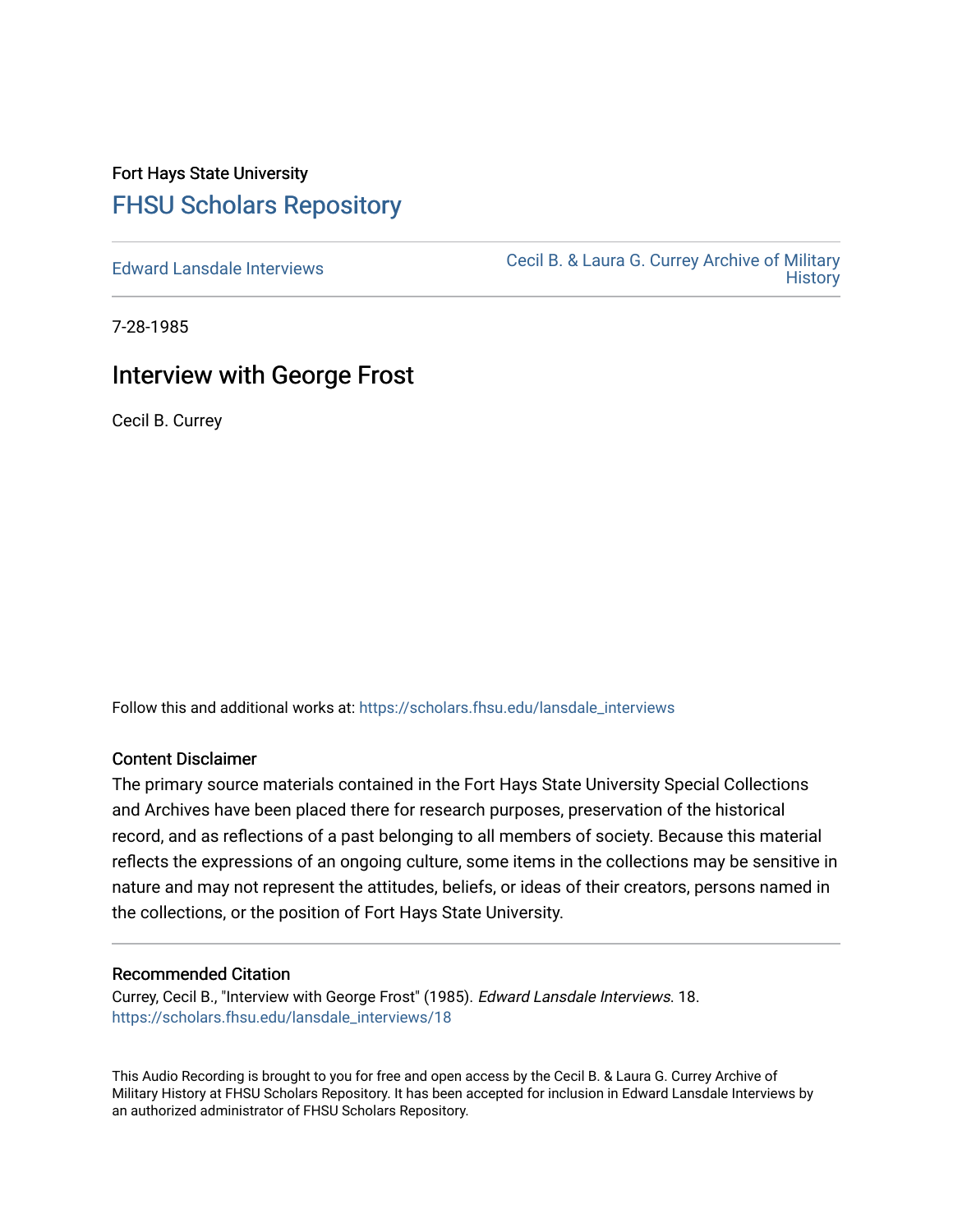Proculo L. Mojica and

Side 1 - Interview with/George Frost at Bohannan's home, Manila, Republic of the Philippines - 28 July 1985 - page  $l$ 

C: would you state your name for the record?

 $\mathbf{F}$  : My name is George Frost, F R O S T.

C: You knew General Lansdale?

/

• *I* 

F: with Bo. I have met him only briefly. He was here visiting and I met him

C: Just kind of like you have met me--nothing, no particularly extended conversation?

F: No, purely social.

C: You are the kind of person I want to talk to then. What have you heard about him?

F: Well, number one, I have heard nothing but good. I have never heard anything derogatory about him in relation to the people, it has always been a very positive kind of thing. Of course, a good bit of what I have heard has been more or less second hand in relationship with Bo and Jack Wachtell(sp?) Of course, they were a group that worked together. And it was kind of difficult to separate one from the other as a general thing; it was a closely working group.

C: Did you know Jack Wachtell (sp?)

F: Oh, yes, very well.

C: Tell me about him.

F: Well, Jack and Charlie Glazer, Bo and myself decided that we would do a little treasure hunting (material omitted -- never found treasurel Jack, and Charlie and Bo and myself were very close friends. Lansdale, if he had been there, would have been part of the group,

C: How long have you lived in the Philippines?

F: 17 years. I came here in 1965 as a consultant (material omitted-went back to States, returned, etc. Came back 1968 and been here since)